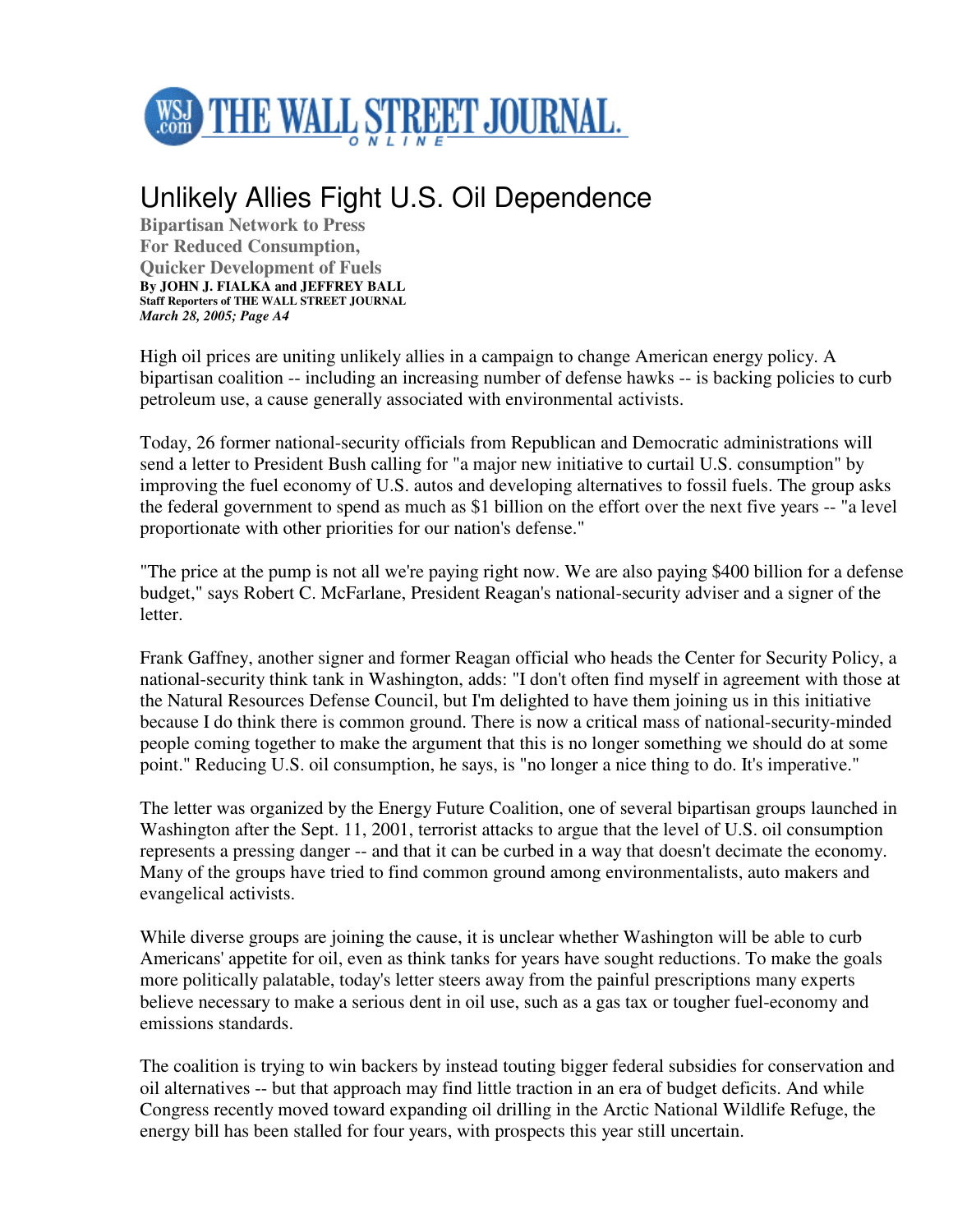Yet participants in the new lobbying efforts say the emerging common ground across the ideological spectrum could make a difference. "I think the political heft is beginning to fall into place," says C. Boyden Gray, former White House counsel to the first President Bush and a leader of conservative activists in Washington. "The intellectual work has been rounded out," adds Mr. Gray, who has been working with R. James Woolsey, director of the Central Intelligence Agency during the Clinton administration.

The oil-reduction groups are trying to tap more into the clout of American farmers. Today's letter calls for tax incentives for more energy-efficient cars including hybrids, lighter-weight vehicles and cars capable of burning fuels that are 85% ethanol.

Having succeeded in establishing ethanol -- gasoline from corn -- as a staple of American energy policy, farmers now see the prospect of \$3-a-gallon gasoline as an opportunity to build support for a new process that would broaden the use of ethanol by making it from farm waste such as corn stalks, rice hulls and wheat and barley straw. Farm group coordinator Ernie Shea has been working with the Energy Future Coalition to build support among farm groups. He says 140 farm leaders met in Austin, Texas, last month and came up with a "vision statement" calling for 25% of the nation's total energy supply to come from "the farm and ranch sector" by 2025.

Auto makers, the United Auto Workers and environmentalists also are focusing on energy policy. They have been meeting in recent months to hash out a proposal for government incentives to help auto makers retool and make more fuel-efficient cars.

Some environmentalists are concluding that, after years of losing fights to get Congress to significantly toughen the nation's fuel-economy requirements, they will get more fuel-efficient vehicles on the road by working with auto makers rather than fighting them. "We needed to be much more creative," said Ashok Gupta, director of the Natural Resources Defense Council's air and energy program.

American auto makers now battling foreign rivals may be more receptive to new efficiency measures. Charles Teritto, a spokesman for the Alliance of Automobile Manufacturers, a trade association in Washington, said he supports incentives for "all types of vehicle technologies" that reduce oil use. He noted that of the 220 million vehicles on American highways, only 130,000 are hybrids and only about five million can burn fuels made mostly from ethanol.

Bush administration officials say the new proposals are consistent with their energy policies. James Connaughton, who heads the White House Council on Environmental Quality, said many of the goals the groups are pushing have "common ground" with President Bush's energy plan. He said President Bush has budgeted \$6.9 billion for energy incentives over the next 10 years and wants Congress to spend the bulk of it on alternatives to gasoline, on solar and wind-generated electricity and on incentives to get drivers to buy more-efficient cars. "Our philosophy on this is that we need and will work to achieve a greater diversity of energy sources," he said.

Several advocates involved with the new discussions say Mr. Bush isn't working aggressively enough to cut oil use now. They say they support the administration's long-term goal of a "hydrogen economy" -- in which cars would be powered by nonpolluting fuel cells instead of internal-combustion engines. But they say that goal is insufficient because it won't begin to seriously cut U.S. oil consumption for many years.